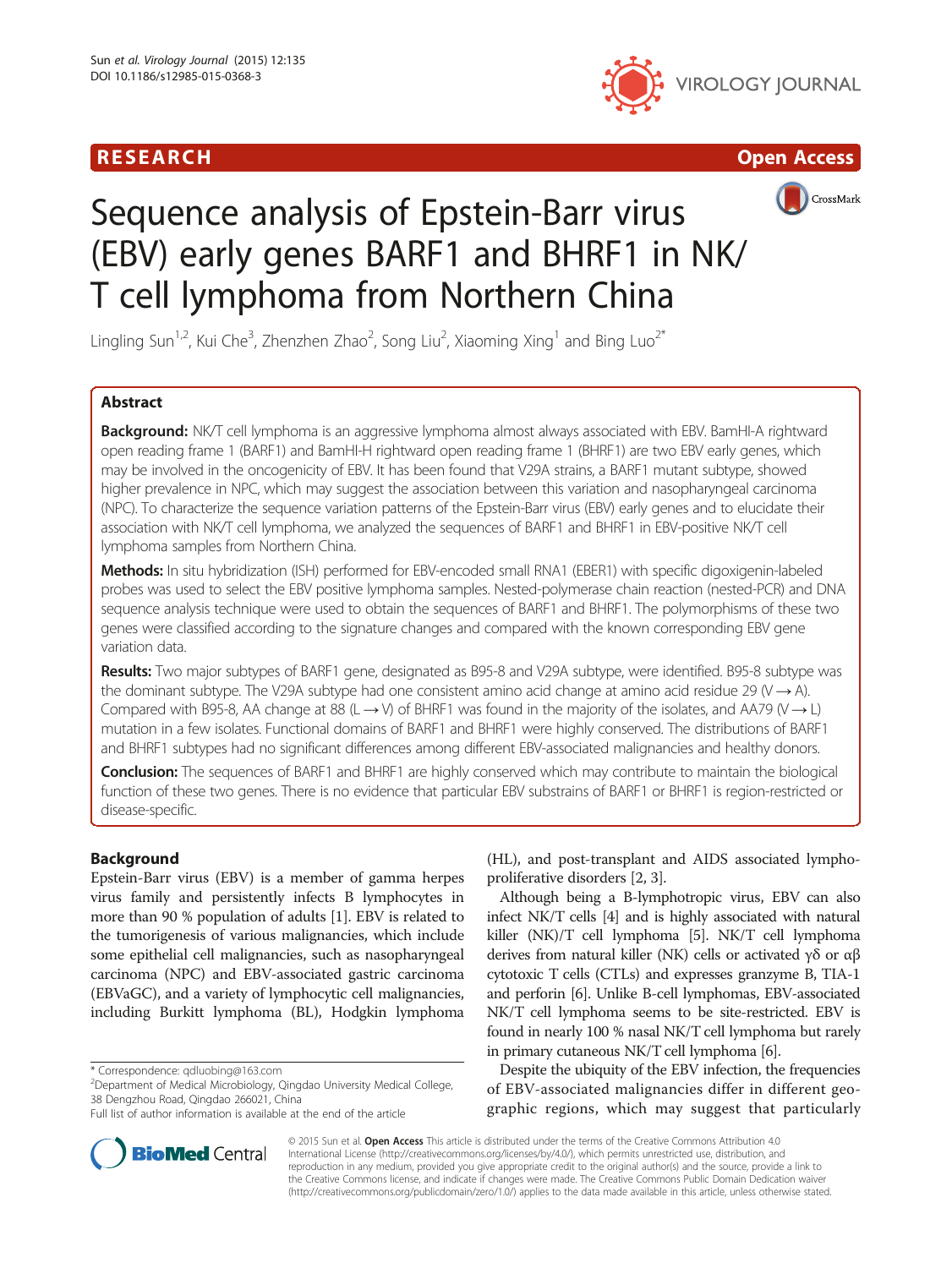tumorigenic EBV strains might exist. Studies have been carried out to determine variations in EBV genome and explore their relationship with NPC, EBVaGC or other EBV-associated disorders. Just like other EBV-associated malignancies, the frequency of NK/T lymphoma varies in different geographic regions [[7](#page-7-0)]. But only a few studies have investigated EBV gene variations in NK/T cell lymphoma.

BamHI-A rightward open reading frame 1 (BARF1) and BamHI-H rightward open reading frame 1 (BHRF1) are two EBV early genes critical to replication of the virus, encoding proteins homologous to important human proteins c-fms and Bcl-2 respectively. Recently, the role of BARF1 and BHRF1 in the development of EBV associated tumors has drawn great interest. Both transcripts of them were detected in NK/T cell lymphoma [\[8, 9](#page-7-0)].

BARF1 gene is a multifunctional gene. It could induce malignant transformation in rodent fibroblasts [[10](#page-7-0)] and enhance the tumorigenicity of EBV-negative Louckes and Akata cells [\[11, 12\]](#page-7-0). The first 54 amino acids at the N-terminus may be responsible for the malignant transformation of BARF1 [[10](#page-7-0)]. In addition, this region could also upregulate the cellular anti-apoptotic protein Bcl-2. The secreted hexameric BARF1-encoded protein has immune modulation properties. It is a homologue of c-fms, the human colony stimulating factor 1 (hCSF-1) receptor and has the ability to bind CSF-1 [[13](#page-7-0)] therefore inhibiting interferon-alpha secretion from mononuclear cells. The immune modulation ability of BARF1 allowing EBVinfected tumor cells to escape elimination of host. Despite its immune-modulating properties, BARF1 protein may trigger an immune response as a target for antibodydependent cytotoxicity [\[14](#page-7-0)]. Several HLA-A\*0201-restricted cytotoxic T lymphocyte (CTL) epitopes of BARF1 have been identified [\[15](#page-7-0)].

Though it was widely believed that BARF1 expressed frequently in latently infected carcinomas and rarely in lymphomas [[16](#page-7-0), [17\]](#page-7-0), some studies detected the expression of BARF1 in latently infected B cells [[18](#page-7-0)] and B lymphoma in Malawi [\[19\]](#page-7-0). Zhang et al. [\[8\]](#page-7-0) detected BARF1 expression in nasal NK/T lymphoma and postulated that BARF1 expression might be associated with the pathogenesis in NK/T cell lymphoproliferative disorders [\[8\]](#page-7-0).

BHRF1 is structurally and functionally homologous to the pro-survival protein Bcl-2. It could protect T and B lymphocytes from apoptosis induced by growth factor withdrawal, chemotherapeutic drug or granzyme B [[20](#page-7-0)–[22](#page-7-0)]. BHRF1 protein shares 38 % primary sequence homology with human Bcl-2 and has three conserved Bcl-2 homology (BH) domains, BH1-BH3 [\[23\]](#page-7-0). Helices  $\alpha$ 2- $\alpha$ 5 of BHRF1 protein form a hydrophobic surface groove which can bind BH3 domains of pro-apoptotic Bcl-2 family members such as Bim to block their pro-apoptotic ability [[21](#page-7-0), [24](#page-7-0)]. Though not expressed consistently in all EBV-associated tumors, BHRF1 transcripts can be detected in EBV-associated carcinomas [\[25\]](#page-7-0), B cell lymphoma, T cell lymphoma [[17](#page-7-0)], as well as in NK/T cell lymphoma [[9](#page-7-0)]. Recent study linked BHRF1 to the transformation of B lymphocytes and lymphomagenesis [[26](#page-7-0)].

In our previous study, the sequences of BARF1 and BHRF1 genes in Northern Chinese nasopharyngeal carcinoma (NPC), EBV-associated gastric carcinoma (EBVaGC) and throat washings (TWs) from healthy donors were analyzed [\[27](#page-7-0), [28\]](#page-7-0). Sequences of these two genes were highly conserved. V29A strains, a BARF1 mutant subtype, showed higher prevalence in NPC, which may suggest the association between this variation and NPC [\[28](#page-7-0)]. As to BHRF1, there were no significantly different variations among different samples [[27](#page-7-0)].

In order to clarify the sequence variation patterns of BARF1 and BHRF1 in NK/T cell lymphoma and explore whether the polymorphisms of the two early genes were associated with oncogenesis of NK/T cell lymphoma, we analyzed their sequences and compared the results with the data from our previous study and other studies involved different populations and regions.

# Results

Sixty nine samples of NK/T cell lymphoma tissues were tested by EBER 1 in situ hybridization, and 57 cases (82.6 %) were EBV positive. Because of the difficulty in tissue availability and extensive necrosis in NK/T cell lymphoma tissues, only 47 and 53 EBV-positive samples were used for detecting BARF1 and BHRF1 sequence respectively.

# Analysis of BARF1 gene sequence

The sequences across the whole coding region of BARF1 gene (nt 165504–166169) were analyzed. The mutation status of BARF1 in EBV-positive NK/T cell lymphoma samples was shown in Fig. [1](#page-2-0).

Thirty eight of 47 cases (80.9 %) had the identical amino acid sequence to B95-8 prototype. These isolates were arranged into one group and designated as B95-8 subtype.

We identified totally seven amino acid mutations and 12 silent mutations in all samples (Fig. [1\)](#page-2-0). The most frequent amino acid mutation was AA 29 Val  $\rightarrow$  Ala and 5 cases with this mutation were grouped into subtype V29A. 4 silent mutations (165575 nt C  $\rightarrow$  T, 165698 nt C  $\rightarrow$  T, 165768 nt T  $\rightarrow$  C, 165944 nt C  $\rightarrow$  T) were detected in more than three samples (Fig. [1](#page-2-0)).

Other amino acid or silent mutations were sporadic and most were found only in one sample. The remaining 4 isolates with no common amino acid mutations were classified as "Others" (Fig. [1\)](#page-2-0).

## Distribution of BARF1 subtype in different samples

The frequency of BARF1 subtypes in NK/T cell lymphoma, NPC, EBVaGC and TWs from healthy people was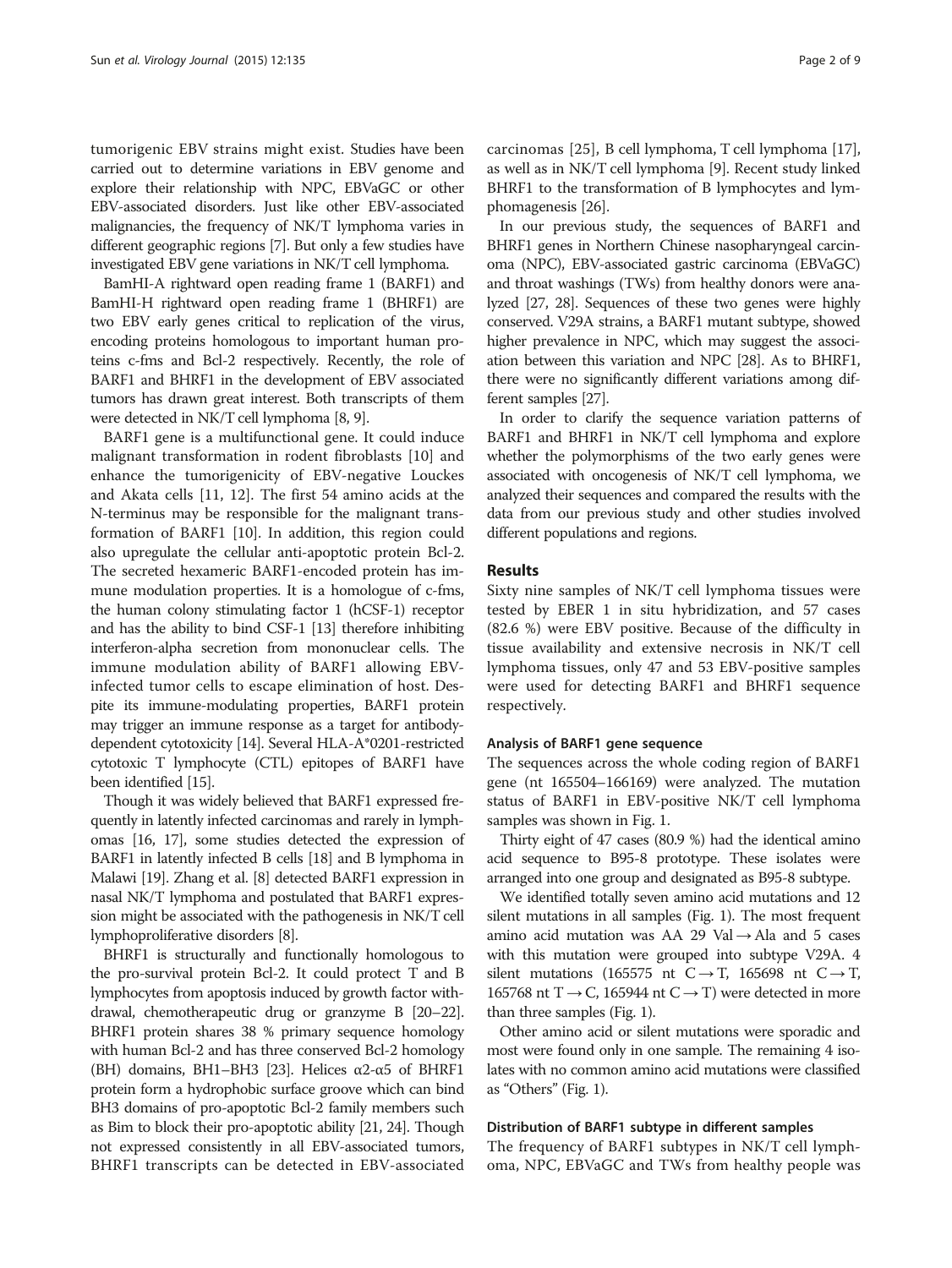<span id="page-2-0"></span>

| <b>TYPE</b>           | Amino Acid                                                                                                                                                                                                                                                                                                                                                                                                                                                                      | $\boldsymbol{9}$ | 11                                   | 14                         | 17                                                                                                                     | 24                                             | 29                         | 47                          | 55                         | 61                                | 62                      | 65                         | 89                                          | 147                                  | 151               | 196                        | 200                        | 201                                                     | 215                        | 216                        |
|-----------------------|---------------------------------------------------------------------------------------------------------------------------------------------------------------------------------------------------------------------------------------------------------------------------------------------------------------------------------------------------------------------------------------------------------------------------------------------------------------------------------|------------------|--------------------------------------|----------------------------|------------------------------------------------------------------------------------------------------------------------|------------------------------------------------|----------------------------|-----------------------------|----------------------------|-----------------------------------|-------------------------|----------------------------|---------------------------------------------|--------------------------------------|-------------------|----------------------------|----------------------------|---------------------------------------------------------|----------------------------|----------------------------|
|                       |                                                                                                                                                                                                                                                                                                                                                                                                                                                                                 | 165529<br>165528 | 165530<br>165534<br>165535<br>165536 | 165544<br>165545<br>165543 | 165552                                                                                                                 | 165553<br>165554<br>165573<br>165574<br>165575 | 165589<br>165590<br>165588 | 165643<br>165642<br>165644  | 165666<br>165667<br>165668 | 165684<br>165685<br><u>165686</u> | 165687<br>165688        | 165689<br>165696<br>165697 | $\frac{165698}{165768}$<br>165769<br>165770 | 165942<br>165943<br>165944<br>165954 | 165955<br>165956  | 166090<br>166089<br>166091 | 166102<br>166103<br>166101 | 166105<br>166104                                        | 166148<br>166146<br>166147 | 166149<br>166150<br>166151 |
|                       | Mucleotide $ z  \leq  z  \leq  z  \leq 3$                                                                                                                                                                                                                                                                                                                                                                                                                                       |                  |                                      |                            |                                                                                                                        |                                                |                            | $\frac{3}{2}$ $\frac{4}{4}$ | $\frac{163}{164}$<br>165   | <b>E</b> 2 2                      | $\frac{18}{25}$ ន៍ គ្នា | 195                        | 265<br>266<br>267                           | 440<br>439<br>$\frac{41}{3}$         | 453<br>452<br>lsi | 586<br>587<br>588          | 599                        | $\frac{2}{3}$ $\frac{1}{3}$ $\frac{3}{3}$ $\frac{3}{3}$ | 643<br>644<br>645          | 647<br>647                 |
|                       | <b>B95-8</b>                                                                                                                                                                                                                                                                                                                                                                                                                                                                    | L                | L                                    | $\mathbf{C}$               | A<br>e t elt t glt g t g c elt t e g t e a g e g a g g g g e g e c a e t t a a a e t t t c a e a e e t g e g t t t e t | F                                              | $\mathbf{V}$               | S                           | E                          | G                                 | $\mathbf R$             | H                          | L                                           | T                                    | $\mathbf{F}$      | H                          | T                          | $\mathbf C$                                             | V                          | s                          |
| V29A                  | 8(1)                                                                                                                                                                                                                                                                                                                                                                                                                                                                            |                  |                                      |                            |                                                                                                                        | t                                              | A<br>$\mathbf c$           |                             |                            |                                   |                         | t                          |                                             | $\mathbf t$                          |                   |                            |                            |                                                         |                            |                            |
|                       | 51(1)                                                                                                                                                                                                                                                                                                                                                                                                                                                                           |                  |                                      |                            |                                                                                                                        | t                                              | A<br>c                     |                             |                            |                                   |                         | t                          | c                                           |                                      |                   |                            |                            |                                                         |                            |                            |
|                       | 52(1)                                                                                                                                                                                                                                                                                                                                                                                                                                                                           |                  |                                      |                            |                                                                                                                        | t                                              | A<br>$\mathbf c$           |                             |                            |                                   |                         |                            |                                             |                                      |                   |                            |                            |                                                         |                            |                            |
|                       | 54(1)                                                                                                                                                                                                                                                                                                                                                                                                                                                                           |                  |                                      |                            |                                                                                                                        | $\mathbf{f}$                                   | A<br>$\mathbf c$           |                             |                            |                                   |                         | t                          | $\mathbf{c}$                                | $\mathbf t$                          |                   |                            |                            |                                                         |                            |                            |
|                       | 69(1)                                                                                                                                                                                                                                                                                                                                                                                                                                                                           |                  |                                      |                            | a                                                                                                                      |                                                | A<br>$\mathbf c$           |                             |                            |                                   |                         |                            | $\mathbf c$                                 |                                      |                   |                            |                            | $\mathbf t$                                             |                            |                            |
|                       | 47(1)                                                                                                                                                                                                                                                                                                                                                                                                                                                                           |                  |                                      |                            |                                                                                                                        |                                                |                            |                             | $\bf K$<br>a               |                                   |                         |                            |                                             |                                      |                   |                            |                            |                                                         |                            |                            |
| <b>OTHERS</b>         | 68(1)                                                                                                                                                                                                                                                                                                                                                                                                                                                                           |                  |                                      |                            |                                                                                                                        |                                                |                            | N<br>a                      |                            |                                   |                         |                            |                                             |                                      |                   |                            |                            |                                                         |                            |                            |
|                       | 70(1)                                                                                                                                                                                                                                                                                                                                                                                                                                                                           |                  |                                      |                            |                                                                                                                        |                                                |                            |                             |                            |                                   |                         |                            |                                             |                                      |                   |                            |                            |                                                         |                            | $\bf F$<br>t               |
|                       | 82(1)                                                                                                                                                                                                                                                                                                                                                                                                                                                                           |                  | $\mathbf c$                          | $\mathbf c$                |                                                                                                                        |                                                |                            |                             |                            |                                   | $\mathbf C$             |                            |                                             |                                      | L<br>c            | R<br>$\mathbf{g}$          |                            |                                                         |                            |                            |
|                       | 7(1)                                                                                                                                                                                                                                                                                                                                                                                                                                                                            |                  |                                      | c                          |                                                                                                                        |                                                |                            |                             |                            |                                   |                         |                            |                                             |                                      |                   |                            |                            |                                                         |                            |                            |
|                       | 44(1)                                                                                                                                                                                                                                                                                                                                                                                                                                                                           |                  |                                      |                            |                                                                                                                        |                                                |                            |                             |                            |                                   |                         |                            |                                             |                                      |                   |                            |                            |                                                         | c                          |                            |
| B95-8-<br><b>LIKE</b> | 48(1)                                                                                                                                                                                                                                                                                                                                                                                                                                                                           |                  |                                      |                            |                                                                                                                        |                                                |                            |                             |                            | $\bf{a}$                          |                         |                            |                                             |                                      |                   |                            |                            |                                                         |                            |                            |
|                       | 74(1)                                                                                                                                                                                                                                                                                                                                                                                                                                                                           |                  |                                      |                            |                                                                                                                        |                                                |                            |                             |                            |                                   |                         |                            |                                             |                                      |                   |                            | $\mathbf{g}$               |                                                         |                            |                            |
|                       | 1(34)                                                                                                                                                                                                                                                                                                                                                                                                                                                                           |                  |                                      |                            |                                                                                                                        |                                                |                            |                             |                            |                                   |                         |                            |                                             |                                      |                   |                            |                            |                                                         |                            |                            |
|                       | Fig. 1 BARF1 variations in 47 NK/T cell lymphoma specimens. Numbers across the top correspond to the amino acid positions under which the B95-8<br>prototype amino acid and nucleotide sequence are listed. The specimens showing identical sequences to each other are listed by a representative isolate<br>in the left column, and the numbers in the parentheses after the name denote the number of isolates carried identical sequence with the<br>representative isolate |                  |                                      |                            |                                                                                                                        |                                                |                            |                             |                            |                                   |                         |                            |                                             |                                      |                   |                            |                            |                                                         |                            |                            |

summarized in Table 1. Data of NPC, EBVaGC and TWs were cited from our previous study [\[28\]](#page-7-0). The distribution of the BARF1 subtypes in NK/T cell lymphoma group was similar to that in EBVaGC ( $\chi^2$  = 5.07, *P* > 0.05), NPC group  $(\chi^2 = 4.77, P > 0.05)$  and TWs  $(\chi^2 = 1.32, P > 0.05)$ .

Table 1 Distribution of BARF1 and BHRF1 subtypes in NK/T, NPC, EBVaGC and TWs

| Gene  | Subtype       | <b>NK/T</b> | <b>NPC</b>  | <b>EBVaGC</b> | <b>TWs</b>  |
|-------|---------------|-------------|-------------|---------------|-------------|
| BARF1 | B95-8         | 38 (80.9 %) | 56 (70.9 %) | 41 (91.1 %)   | 40 (87.0 %) |
|       | <b>V29A</b>   | $5(10.6\%)$ | 20 (25.3 %) | $0(0\%)$      | 2(4.3%)     |
|       | <b>OTHERS</b> | 4(8.5%)     | 3(3.8%)     | 4(8.9%        | 4 (8.7 %)   |
|       | total         | 47 (100 %)  | 79 (100 %)  | 45 (100 %)    | 46 (100 %)  |
| BHRF1 | 79V88V        | 41 (77.4 %) | 26 (66.7 %) | 34 (85.0 %)   | 41 (77.4 %) |
|       | 79L88L        | $4(7.5\%)$  | 4 (10.2 %)  | $2(5\%)$      | $0(0\%)$    |
|       | 79V88L        | 8 (15.1 %)  | $9(23.1\%)$ | 4 (10.0 %)    | 12 (22.6 %) |
|       | total         | 53 (100 %)  | 39 (100 %)  | 40 (100 %)    | 53 (100 %)  |

# Sequence variations in functional domains of BARF1

Most amino acid mutations exhibited in the first 60 amino acids of BARF1 protein, where essential transforming domain (amino acids  $1-54$ ) [\[10\]](#page-7-0) and 5 HLA-A\*0201-restricted CTL epitopes [\[15\]](#page-7-0) were located (Fig. [2](#page-3-0)). The hottest V29A was detected at position 6 of epitope p23–31 or position 7 of p22–30 in 5 of 47 NK/T cell lymphoma isolates. Epitopes p2–10, p29–37 and p49–57 were highly conserved except for a  $E \rightarrow K$  change at position 7 of AA 49–57 in 1 isolate (Fig. [2](#page-3-0)). At the transforming domain, only 1 more amino acid mutation was obtained in 1 isolate except for the V29A change (Fig. [2\)](#page-3-0). Totally, this amino terminal region was conserved in 40 of 47 (85.1 %) isolates. The homology domain of c-fms is located at BARF1 AA 146–158. BARF1 can affect the function of hCSF-1 by combining with hCSF-1 [\[13](#page-7-0)]. This homology domain was also shown to be conserved in all NK/T cell lymphoma samples except F151L in 1 sample (Fig. [2\)](#page-3-0). No mutations of the two epitopes for CTL at AA 172–180 (NGGVMKEKD) and 203-209(GKNDKEE) have been observed in NK/T lymphoma specimens.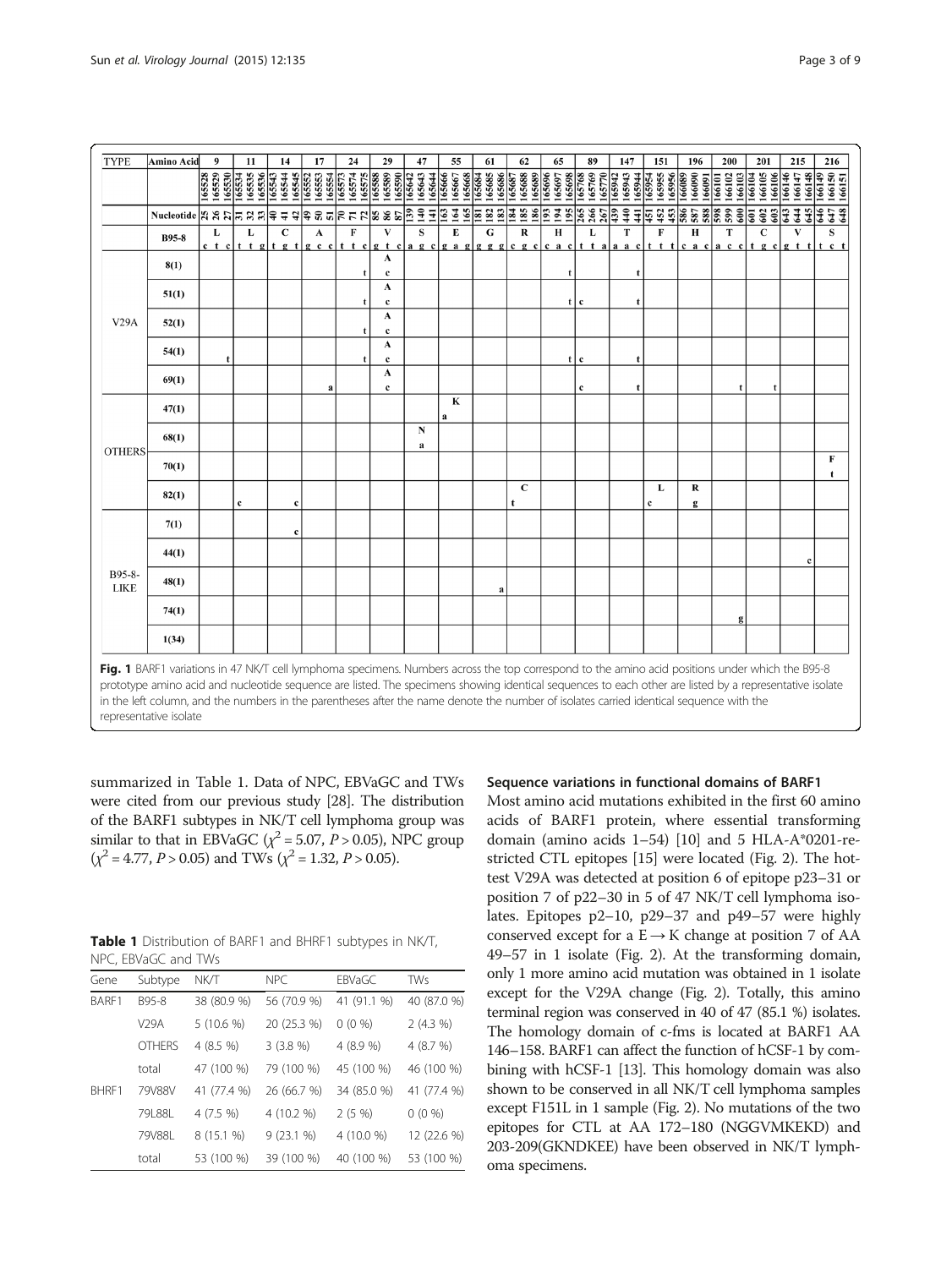<span id="page-3-0"></span>

# Analysis of BHRF1 gene sequence

BHRF1 gene sequence was analyzed across the whole coding region (nt 54376–54951). In contrast to BARF1, most EBV isolates exhibited amino acid mutations in BHRF1 with only 6 sample identical to the prototype B95-8. 47 of 53 cases (88.7 %) carried amino acid mutations. We identified 11 amino acid mutations and 3 silent mutations in all samples (Fig. [3\)](#page-4-0). The amino acid mutation 88 Leu  $\rightarrow$  Val and silent mutation 54615 nt  $T \rightarrow C$  were the most frequent, carried by 41 (77.4 %, 41/53) and 51 (96.2 %, 51/53) samples. Other mutations distributed rather sporadically.

Considering the conservation of amino acid mutation and the mutual exclusion of mutations at the site of AA 79 and AA 88, the NK/T cell lymphoma cases were divided into 3 subtypes: 79V88V, 79L88L and 79V88L [[27](#page-7-0)], the former two subtype carrying L88V, V79L mutations respectively, while the latter one without amino acid substitutions at these two residues.

# Distribution of BHRF1 subtype in different samples

The distribution of the BHRF1 subtypes in NK/T cell lymphoma group had no significant difference with that in

NPC group ( $\chi^2$  = 1.20, *P* > 0.05), EBVaGC ( $\chi^2$  = 0.94, *P* > 0.05) and TWs ( $\chi^2$  = 4.80 *P* > 0.05) (Table [1\)](#page-2-0). Data of the latter three groups were also from another study [[27](#page-7-0)].

# Sequence variations in functional domains of BHRF1

The three Bcl-2 homology domains were highly conserved. BH1 (AA 89-108) had only one mutation in 1 sample. There were two amino acid substitutions in BH2 (AA 150–158) in 6 samples. BH3 (AA 45–57) were completely conserved. Totally, BH domains were conserved in 46 of 53 (86.8 %) NK/T cell lymphoma samples. 50 samples (94.3 %) carried conservative amino acid sequence in  $\alpha$ 1 (AA 5–21),  $\alpha$ 2 (AA 45–60),  $\alpha$ 3 (AA 63–72) and  $\alpha$ 5 (AA 99–117) helix. α4 helix had the dominant mutation L88V in 41 samples (77.4 %) (Fig. [4\)](#page-5-0).

# **Discussion**

BARF1 and BHRF1 are two important EBV genes closely related to the oncogenicity of the virus. Mutations may affect their biological activities and the pathogenicity of EBV. Only small-scale studies have reported gene variations in these two genes from different geographical area and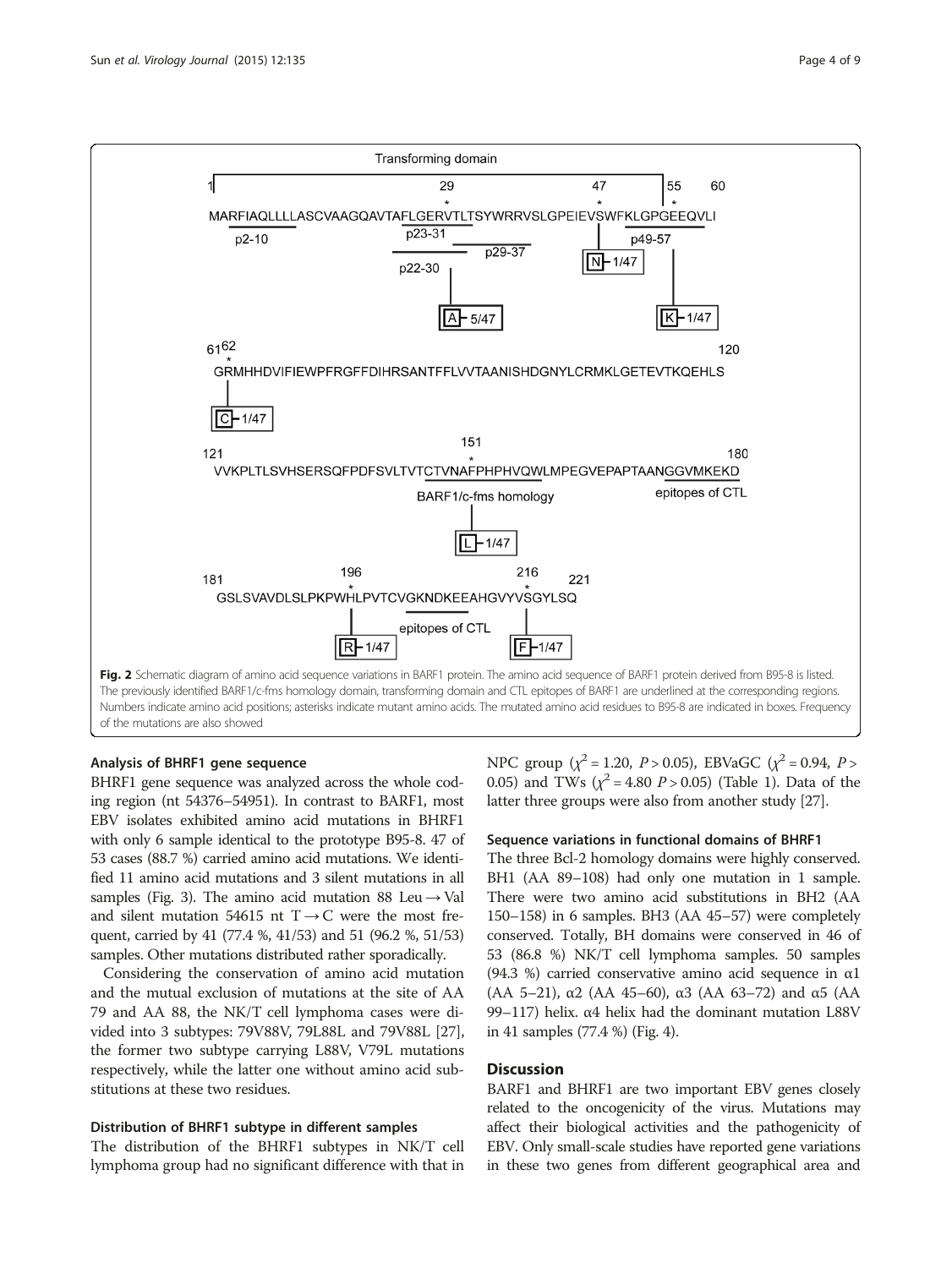<span id="page-4-0"></span>

| <b>TYPE</b><br>33<br>71<br>75<br>79<br>88<br>Amino Acid<br>24<br>63<br>80<br>101<br>112<br>125<br>14 |                   |       |          |                                                                                                                                                               |       |              |       |             |              |       |       |                 |       |                  |                   |       |                 |                                      |       |                                   |       |                   |       |                |              |              |       |       |                                  |                 |             |       |                   |              |       |          |       |                |                  |                |  |
|------------------------------------------------------------------------------------------------------|-------------------|-------|----------|---------------------------------------------------------------------------------------------------------------------------------------------------------------|-------|--------------|-------|-------------|--------------|-------|-------|-----------------|-------|------------------|-------------------|-------|-----------------|--------------------------------------|-------|-----------------------------------|-------|-------------------|-------|----------------|--------------|--------------|-------|-------|----------------------------------|-----------------|-------------|-------|-------------------|--------------|-------|----------|-------|----------------|------------------|----------------|--|
|                                                                                                      |                   |       |          |                                                                                                                                                               |       |              |       |             |              |       |       |                 |       |                  |                   |       |                 |                                      |       |                                   |       |                   |       |                |              |              |       |       |                                  |                 |             |       |                   |              |       |          | 156   |                | 157              |                |  |
|                                                                                                      |                   | 54415 | 54416    | 54417                                                                                                                                                         | 54445 | 54446        | 54447 | 54472       | 54473        | 54474 | 54562 | 54563           | 54564 | 54587<br>54587   |                   | 54588 | 54598           | 54600<br>54599                       | 54610 | 54611                             | 54612 | $\frac{1}{34613}$ | 54614 | 54615          | 54637        | 54638        | 54639 | 54676 | 54678<br>54677                   | 54709           | 54710       | 54711 | 54748             | 54749        | 54750 | 54841    | 54842 | 54844<br>54843 |                  | 54845<br>54846 |  |
|                                                                                                      | <b>Nucleotide</b> |       |          | $ \hat{\bm{z}}  \triangleq \hat{\bm{z}}   \hat{\bm{\Sigma}}   \hat{\bm{\Sigma}}   \hat{\bm{\Sigma}}   \hat{\bm{\Sigma}}   \hat{\bm{\Sigma}}   \hat{\bm{z}}  $ |       |              |       |             |              |       |       | $\frac{68}{18}$ |       | $\overline{211}$ | $\frac{212}{213}$ |       | $\overline{23}$ | 224                                  |       | $ \tilde{a} \times \tilde{a} $ ក៏ |       |                   |       |                |              | 33/28        |       |       | $\overline{5}$ នី ខ្លី           | $\overline{33}$ | 335         | 336   | $\frac{374}{374}$ |              | 375   | 466      | 467   | 469            | 470              | 471            |  |
|                                                                                                      | <b>B95-8</b>      |       | $\bf{I}$ |                                                                                                                                                               |       | T            |       |             | $\mathbf{A}$ |       |       | E               |       |                  | ${\bf R}$         |       |                 | $\mathbf H$<br>a taac c gcagagagacac |       | $\mathbf{V}$                      |       |                   | D     |                |              | L            |       |       | A<br>gtg gat tta gcg tgc gtt gac |                 | $\mathbf C$ |       |                   | $\mathbf{V}$ |       |          | D     |                | ${\bf N}$        | a a c          |  |
| 79V88V                                                                                               | 4(34)             |       |          |                                                                                                                                                               |       |              |       |             |              |       |       |                 |       |                  |                   |       |                 |                                      |       |                                   |       |                   |       | $\mathbf{c}$   | g            | $\mathbf{V}$ |       |       |                                  |                 |             |       |                   |              |       |          |       |                |                  |                |  |
|                                                                                                      | 12(3)             |       |          |                                                                                                                                                               |       |              |       |             |              |       |       |                 |       |                  |                   |       |                 |                                      |       |                                   |       |                   |       | $\mathbf{c}$   | g            | $\mathbf{V}$ |       |       |                                  |                 |             |       |                   |              |       |          |       |                | T<br>$\mathbf c$ |                |  |
|                                                                                                      | 1(1)              | g     | V        |                                                                                                                                                               |       |              |       |             |              |       |       |                 |       |                  |                   |       |                 |                                      |       |                                   |       |                   |       | c <sub>1</sub> | g            | V            |       |       |                                  |                 |             |       |                   |              |       |          |       |                | T                | $\mathbf c$    |  |
|                                                                                                      | 71(1)             |       |          |                                                                                                                                                               |       |              |       |             |              |       | a     | $\mathbf K$     |       |                  |                   |       |                 |                                      |       |                                   |       |                   |       | $\mathbf{c}$   | g            | $\mathbf{V}$ |       |       |                                  |                 |             |       |                   |              |       |          |       |                |                  |                |  |
|                                                                                                      | 3(1)              |       |          |                                                                                                                                                               |       |              |       |             |              |       |       |                 |       |                  |                   |       |                 |                                      |       |                                   |       |                   |       | $\mathbf{c}$   | $\mathbf{g}$ | V            |       |       |                                  |                 |             |       | $\bf{a}$          | I            |       |          |       |                |                  |                |  |
|                                                                                                      | 6(1)              |       |          |                                                                                                                                                               |       |              |       |             |              |       |       |                 |       | $\mathbf c$      |                   |       |                 |                                      |       |                                   |       |                   |       | c              | g            | $\mathbf{V}$ |       |       |                                  |                 |             |       |                   |              |       |          |       |                | T                | $\mathbf c$    |  |
| 79L88L                                                                                               | 51(3)             |       |          |                                                                                                                                                               | t     | $\mathbf{s}$ |       |             |              |       |       |                 |       |                  |                   |       |                 |                                      | t     | L                                 |       |                   |       | $\mathbf c$    |              |              |       |       |                                  |                 |             | t     |                   |              |       |          |       |                |                  |                |  |
|                                                                                                      | 69(1)             |       |          |                                                                                                                                                               |       |              |       |             |              |       |       |                 |       |                  |                   |       |                 |                                      | t     | L                                 |       |                   |       | $\mathbf c$    |              |              |       |       |                                  |                 |             |       |                   |              |       |          |       |                |                  |                |  |
|                                                                                                      | 76(1)             |       |          |                                                                                                                                                               |       |              |       | $\mathbf c$ | $\mathbf{P}$ |       |       |                 |       |                  |                   |       |                 |                                      |       |                                   |       |                   |       | $\mathbf c$    |              |              |       |       |                                  |                 |             |       |                   |              |       | $\bf{a}$ | N     |                |                  |                |  |
|                                                                                                      | 57(1)             |       |          |                                                                                                                                                               |       |              |       |             |              |       |       |                 |       |                  |                   |       | t               | $\mathbf Y$                          |       |                                   |       |                   |       | $\mathbf c$    |              |              |       | a     | T                                |                 |             |       |                   |              |       |          |       |                |                  |                |  |
| 79V88L                                                                                               | 2(4)              |       |          |                                                                                                                                                               |       |              |       |             |              |       |       |                 |       |                  |                   |       |                 |                                      |       |                                   |       |                   |       | c              |              |              |       |       |                                  |                 |             |       |                   |              |       |          |       |                |                  |                |  |
|                                                                                                      | 10(2)             |       |          |                                                                                                                                                               |       |              |       |             |              |       |       |                 |       |                  |                   |       |                 |                                      |       |                                   |       |                   |       |                |              |              |       |       |                                  |                 |             |       |                   |              |       |          |       |                |                  |                |  |

Fig. 3 BHRF1 variations in 53 NK/T cell lymphoma specimens. Numbers across the top correspond to the amino acid positions under which the B95-8 prototype amino acid and nucleotide sequence are listed. Different patterns are noted to the left column, while the specimens showing identical sequences to each other are listed by a representative isolate in the second column. The followed numbers in the parentheses denote the amount of the identical sequences

distinct EBV-related disorders [\[8](#page-7-0), [25, 29](#page-7-0)–[31\]](#page-8-0). The gene polymorphisms of BARF1 and BHRF1 have been investigated in NPC and EBVaGC from Northern China [\[27, 28](#page-7-0)], but little is known in NK/T cell lymphoma. To our knowledge, this is the first study to explore sequences of EBV early genes BARF1 and BHRF1 in NK/T cell lymphoma.

# Comparison of BARF1 among different diseases and different regions

In the present study, the AA sequences of BARF1 in 38 of 47 (80.9 %) NK/T cell lymphoma cases were identical to the prototype B95-8, suggesting BARF1 was highly conserved. This result was similar to our previous data from NPC, EBVaGC and TWs from healthy donors in the same area [\[28\]](#page-7-0). Some other studies also showed that B95-8 subtype of BARF1 was predominant, involving 4 of 6 (66.7 %) cell lines established from EBV-associated NK/T cell disorders in Japan [\[8\]](#page-7-0), 10 of 15 (66.7 %) non-NPC patients in Europe [\[29](#page-7-0)] and 28 of 28 (100 %) NPC patients and healthy donors from Italy [[30](#page-8-0)]. All the above areas are NPC non-endemic. However, in Indonesia, a well-known NPC endemic area, it was not the case. 45 of 56 (80.3 %) NPC isolates and 2 of 5 (40.0 %) healthy lymphoblastoid cell lines (LCL) showed amino acid mutations in BARF1.

Despite the scarcity of mutations with only seven amino acid mutations exhibited in nine samples, the relatively hot mutational spot was V29A detected in 5 of 47 (10.6 %) samples, accompanied with one or more of four silent mutations (165575 nt C  $\rightarrow$  T, 165698 nt C  $\rightarrow$  T, 165768 nt T  $\rightarrow$ C, 165944 nt  $C \rightarrow T$ ). We have detected V29A BARF1 subtytpe in 20 of 79 (25.3 %) NPC, 0 of 45 (0 %) EBVaGC and 2 of 46 (4.3 %) TWs from healthy donors [\[28](#page-7-0)]. The frequency of this subtype in NK/T cell lymphoma was similar to that in other samples in Northern China. In Indonesia, V29A mutants was the most dominant in NPC (80.3 % of all NPC), but it was statistically insignificant compared to the mutation rate of 40.0 % in LCLs from healthy EBV carriers  $(p = 0.074)$  [[29\]](#page-7-0). These findings suggest that variations in BARF1 in tumor samples are similar to those in the background population and were geographic-associated rather than tumor-specific. However,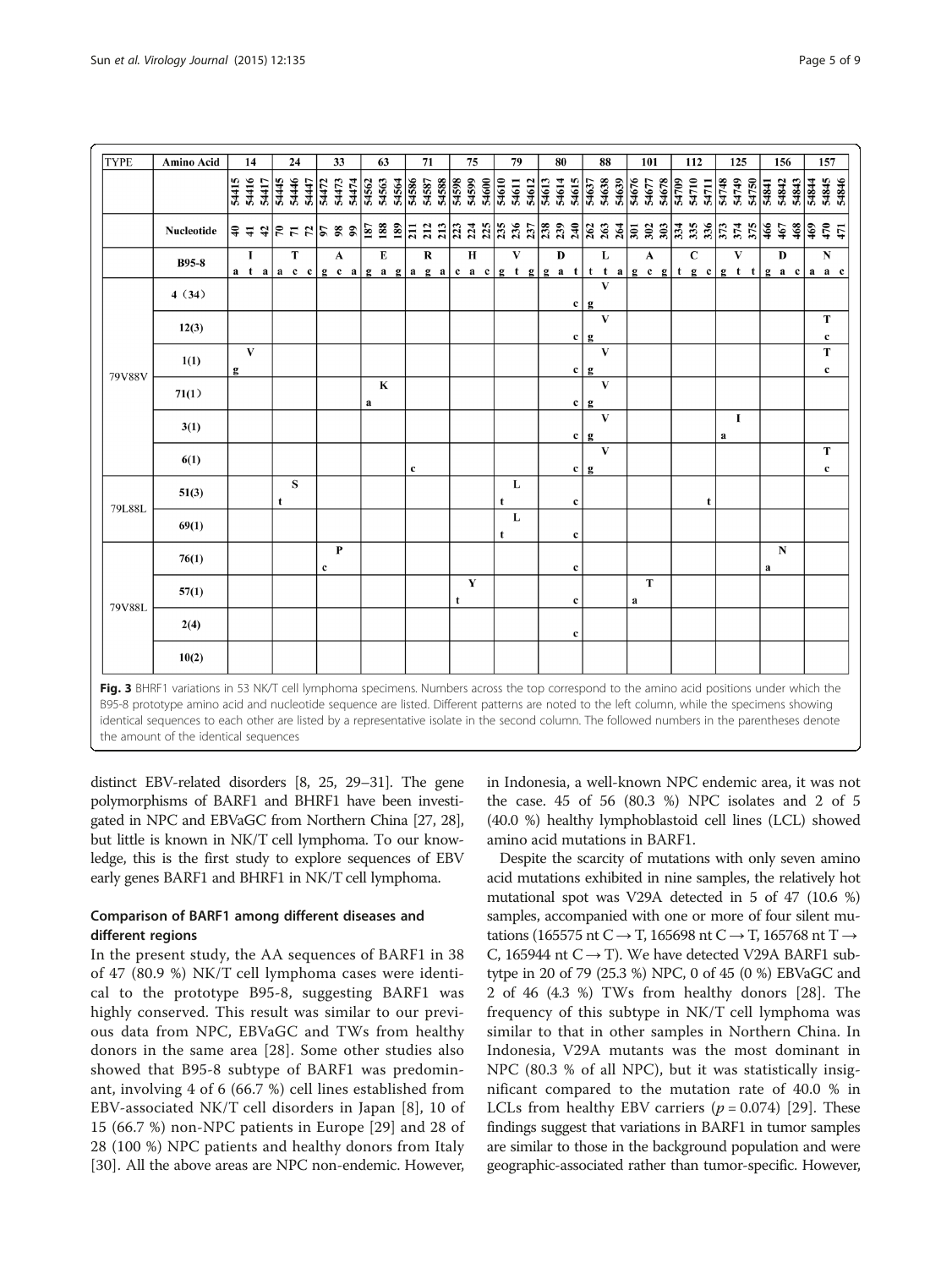<span id="page-5-0"></span>

V29A subtype in Indonesian NPC isolates showed higher frequency (78.6 %, 44/56) [[29](#page-7-0)] than in NPC isolates from NPC non-endemic areas including Northern China (25.3 %, 20/79) [[28\]](#page-7-0), Italy (0/14) [[30](#page-8-0)], and in non-NPC isolates from Europe (33.3 %, 5/15) [\[29\]](#page-7-0) and Northern China (2.2 %, 2/91) [[28\]](#page-7-0). Furthermore, the V29A subtype showed a higher prevalence in NPC (25.3 %, 20/79) than in EBVaGC (0/45) and healthy donors (4.3 %, 2/46) in Northern China. This may also suggest association of this mutated subtype with NPC. To date, little data is available about the sequence mutations of BARF1 gene in NK/T cell lymphoma, so we couldn't obtain valuable information from other areas of NK/T cell lymphoma to compare with our results.

BARF1 were conserved in most EBV strains. This may contribute to the maintaining of its biological function. Almost all of the few amino acid mutations were outside the functional domains. Conservation of the c-fms domain contributes to the immunomodulation of BARF1 to help the virus evade immune surveillance of the host. Using the crystal structure of hexameric B95-8 derived BARF1 [\[32](#page-8-0)], Hutajulu et al. [[29](#page-7-0)] reported that the V29A mutation in the transforming domain are not considered to change the structure of the protein, so may have little effect on its function. The conserved transforming domain may prompt malignant transformation of the infected cells. Considering the presence of highly conserved CTL epitopes, BARF1 may be used as a useful target for immunotherapy to EBVassociated tumors.

# Comparison of BHRF1 among different diseases and different regions

We found that most EBV isolates (88.7 %, 47/53) in NK/T cell lymphoma showed amino acid mutations. These mutations were highly conservative with L88V detected in 41 (41/53, 77.4 %) samples. The findings were similar to those from NPC, EBVaGC and TWs from healthy donors in the same area [\[28](#page-7-0)]. Two other small scale studies also detected conserved amino acid mutations in most samples [\[25](#page-7-0), [31](#page-8-0)].

In Northern China, amino acid mutation L88V has been found in 26 of 39 (66.7 %) NPC, 34 (85.0 %) of 40 EBVaGC, and 41 (77.4 %) of 53 TW samples from healthy donors [[28](#page-7-0)]. Together with our findings in NK/T cell lymphoma in the same area, these data suggest that 79V88V BHRF1 subtype was the dominant EBV substrain in this area and no disease-restricted mutations were found. Liu et al. [\[25](#page-7-0)] detected more V79L88L subtypes than 79V88V in Taiwanese [57.1 % (8/14) vs. 42.9 % (6/14)]. The difference between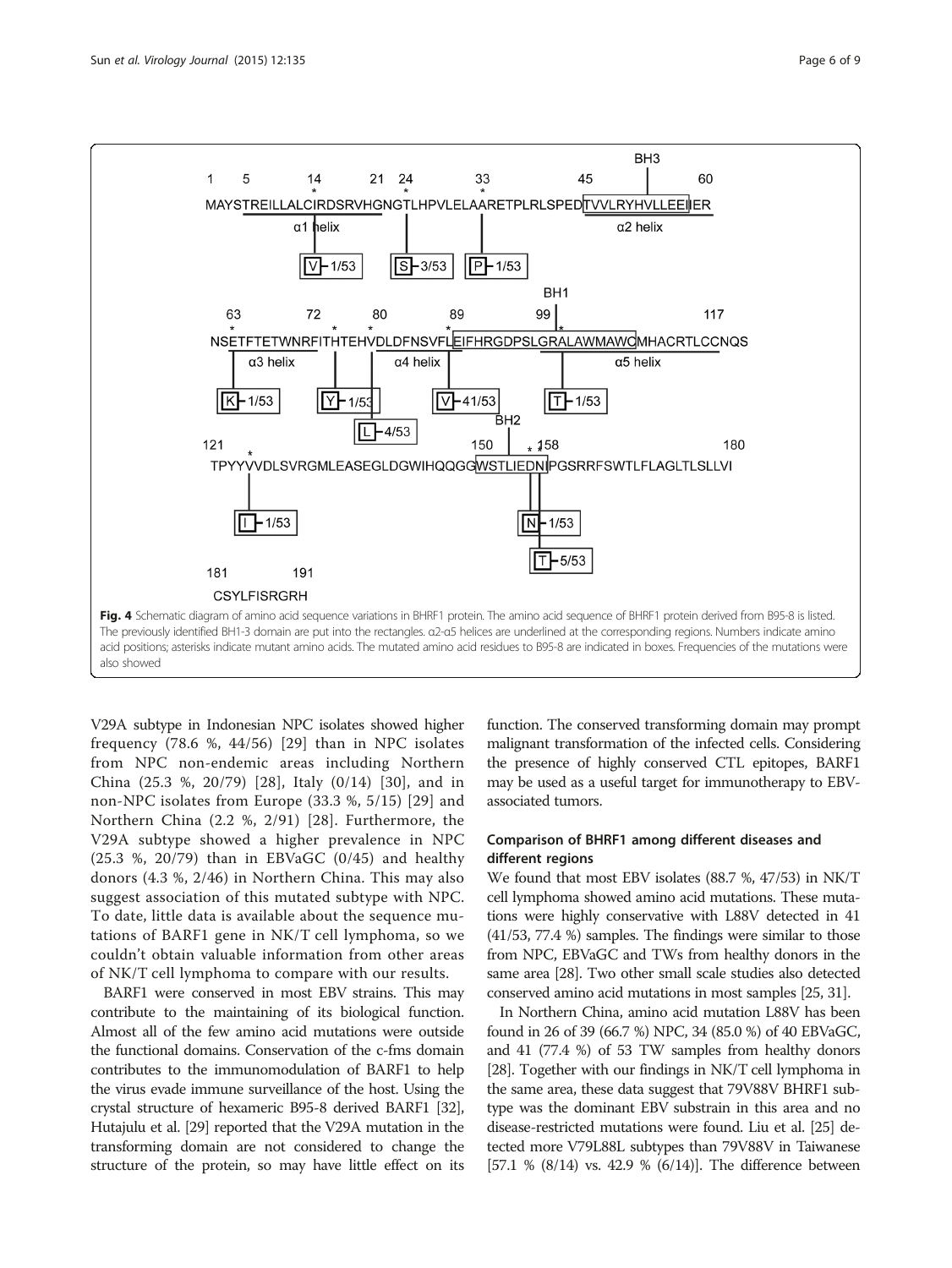the two studies may be due to the relative small size of samples of the latter. Otherwise, it may reflect different dominant EBV strains in different geographic areas. In their study, 8 of 11 NPC tissues exhibited V79L88L subtypes, while all the 3 benign lymphatic disorders carried 79V88V. But it couldn't reflect the possibility that particular mutations were associated with NPC, because of the limitation of sample size. In another study [[31](#page-8-0)], BHRF1 sequences were analyzed in 15 EBV strains from different samples and different regions: 5 Chinese samples [2 normal lymphoblastoid cell lines (LCL), 2 NPC patient LCL, and 1 NPC biopsy], 6 African samples (4 BL cell lines, 1 normal LCL, and 1 SCID mouse passaged NPC), and 4 European HL samples. V79L88L and 79V88V were detected respectively in five samples (2 African BL cell lines, 1 African normal LCL, 1 Chinese normal LCL and 1 Chinese NPC biopsy) and 2 samples (2 Chinese NPC patient LCL). This study showed that BHRF1 is highly conserved between EBV isolates no matter what geographical area or EBV-related samples they came from. All the above data suggest that the conserved mutations of BHRF1 gene are not associated with particular EBV-related diseases. And whether BHRF1 mutations reflect different EBV strains popular in diverse geographical regions needs much more data to support.

In mammalian cells, Bcl-2 protein plays its anti-apoptotic role by binding with pro-apoptotic proteins such as Bim, Bax and Bak [[33](#page-8-0)]. BHRF1 is isogenous with the human anti-apoptosis gene Bcl-2 in structure and function [\[24](#page-7-0)]. There are three conserved Bcl-2 homology (BH) domains, BH1–BH3, in BHRF1 amino acid sequence. The three-dimensional structure of BHRF1 is similar to that of Bcl-2 protein with six α helices [[23](#page-7-0)]. Helix α2-α5 of BHRF1 protein form a hydrophobic groove which can bind BH3 domains of Bim to block its pro-apoptotic ability [[21, 24\]](#page-7-0). BHRF1 has similar function to Bcl-2 and can protect EBV-infected cells from apoptosis [\[20](#page-7-0)–[22\]](#page-7-0). It may facilitate the establishment of virus persistence and prompt oncogenesis.

Most amino acid mutations of BHRF1 in NK/T cell lymphoma were sporadic and outside the important domains. Most strains were conserved in all BHRF1 functional domains except α4 helix. Though α4 helix carried the dominant mutation L88V in 41 samples (77.4 %), considering the similar properties of valine and leucine: both are neutral and hydrophobic, this substitution was not expected to have any effects [[25](#page-7-0)]. Khanim et al. [[31](#page-8-0)] reported that despite several amino acid changes in the BHRF1 of some EBV isolates, its ability to resist cis-platin induced apoptosis was conserved. The highly conserved nature of BHRF1 among different EBV isolates at both the sequence and functional level supports the proposed important role of BHRF1 in delaying cell death to establish virus persistence and thereby contributing to tumor formation.

# **Conclusions**

In summary, the data from the present study indicated that the sequences of the two EBV early oncogenes BARF1 and BHRF1 were highly conserved. This is important to maintain their function and biological activity in a variety of pathophysiological conditions. The similar distributions of different subtypes among different patients and healthy donors suggest that variations of BARF1 and BHRF1 were not associated with pathogenesis of specific EBV-associated malignancies. Recent and ongoing developments in Deep Sequencing may help to reveal the relevance of genomic variation in EBV isolates and their relation to distinct EBV-driven diseases.

# Materials and methods

#### Case selection

Sixty nine cases of NK/T cell lymphomas were collected from the Department of Pathology of Affiliated Hospital of Qingdao University between January 2009 and December 2012. The study was approved by the Medical Ethics Committee at the Medical College of Qingdao University and the informed consents were obtained from the study participants. All the cases were reviewed and confirmed by at least two pathologists by using WHO criteria [[34](#page-8-0)]. In situ hybridization (ISH) was performed with specific digoxigenin-labeled probes complementary to EBV encoded RNA nuclear transcripts as described previously [\[35\]](#page-8-0). 4 μm formalin-fixed, paraffin-embedded tissue sections were used for ISH and DNA extraction.

# DNA Extraction and PCR

DNA was extracted using A QIAamp DNA FFPE Tissue Kit (QIAGEN GmbH, Hilden, Germany) from the paraffinembedded tumor tissue sections.

Nested-polymerase chain reaction (nested-PCR) technique was performed as previously described [[27](#page-7-0), [28\]](#page-7-0). In each set of PCR, DNA from EBV-positive B95-8 cell lines and EBV-negative Ramos cell lines were used as positive and negative controls, respectively. The PCR products were analyzed by electrophoresis through 1.2 % agarose gel.

#### DNA sequence analysis

Forty five micro liters products of the second round of PCR were directly sequenced in both directions with primers used in the second round PCR by means of a Prism ready reaction Dyedeoxy terminator cycle sequencing kit. After sequencing, the sequence data of the two genes were checked for homology using BLAST (National Center for Biotechnology Information, [http://www.ncbi.nlm.](http://www.ncbi.nlm.nih.gov/) [nih.gov/](http://www.ncbi.nlm.nih.gov/) and were compared with the B95-8 prototype strain [GenBank: V01555]. Alignments between sequences were analyzed using DNA Star software (DNASTAR, Inc., version 5.0).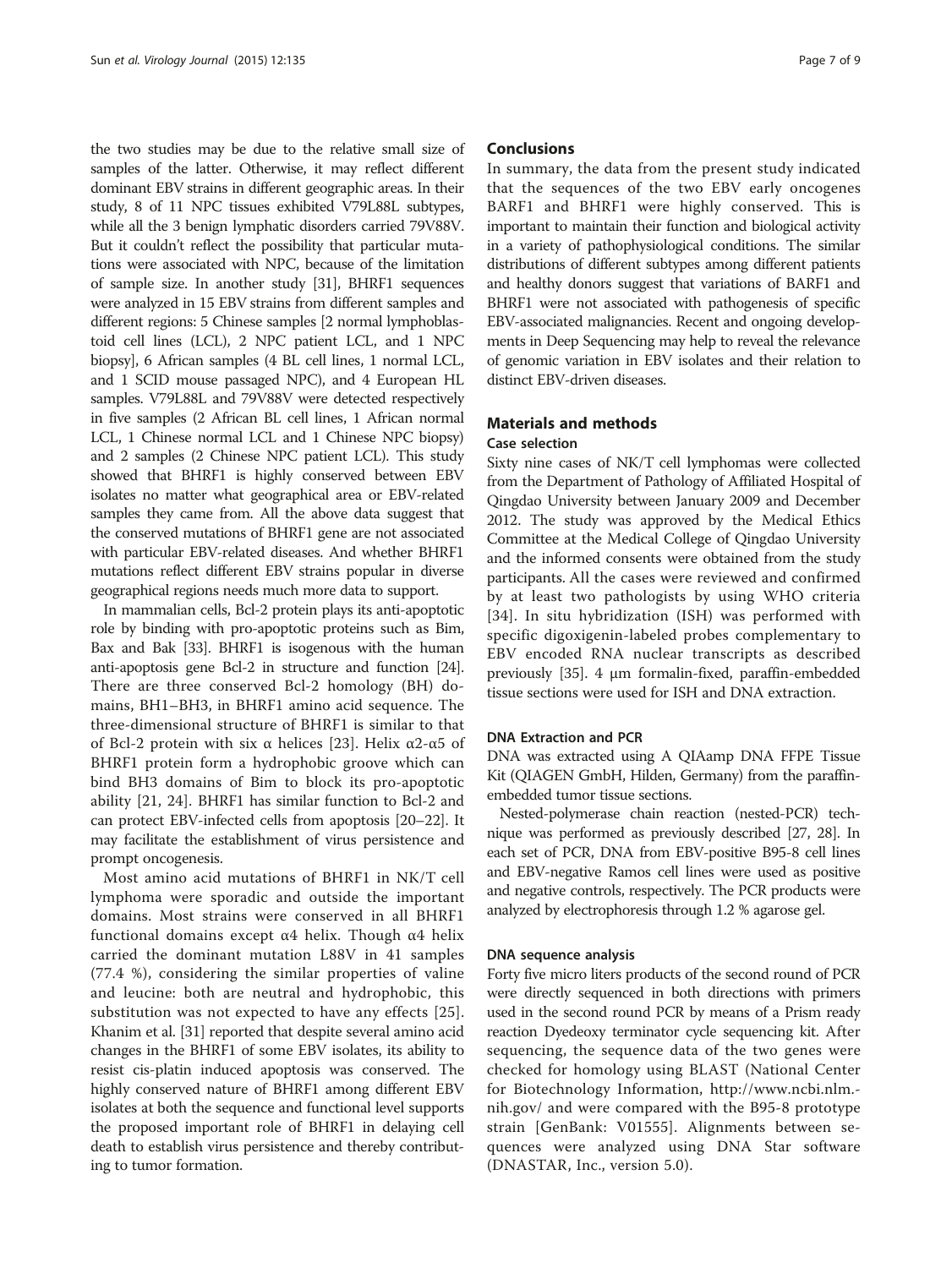# <span id="page-7-0"></span>Statistical analysis

The  $\chi$ 2 test was performed to analyze the difference of the EBV genotypes among the NK/T cell lymphoma and other EBV associated diseases studied previously [27, 28]. Data were considered to be statistically significant if P-value <0.05.

## Abbreviations

EBV: Epstein-Barr virus; BARF1: BamHI-A rightward open reading frame 1; BHRF1: BamHI-H rightward open reading frame 1; NPC: Nasopharyngeal carcinoma; EBVaGC: EBV-associated gastric carcinoma; TWs: Throat washings; ISH: In situ hybridization; nested-PCR: Nested-polymerase chain reaction; EBER1: EBV-encoded small RNA 1; LMP1: Latent membrane protein 1; EBNA1: Epstein-Barr virus nuclear antigen 1; BL: Burkitt lymphoma; HL: Hodgkin lymphoma; hCSF-1: Human colony-stimulating factor 1; CTL: Cytotoxic T lymphocyte; ADCC: Antibody-dependent cell-mediated cytotoxicity.

## Competing interests

The authors declare that they have no competing interests.

#### Authors' contributions

LLS and BL designed the study. LLS collected the samples. KC, SL and ZZ performed the tests and analyzed the data. LLS drafted the manuscript. XMX and BL revised the manuscript. All authors read and approved the final manuscript.

#### Acknowledgements

This study was funded by Specialized Research Fund for the Doctoral Program of Higher Education (20133706110001), Natural Science Foundation of Shandong Province (ZR2011CM016) and Science and Technology of Qingdao City, China (13-1-3-50-jch).

#### Author details

<sup>1</sup>Department of Pathology, Affiliated Hospital of Qingdao University, 16 Jiangsu Road, Qingdao 266003, China. <sup>2</sup>Department of Medical Microbiology, Qingdao University Medical College, 38 Dengzhou Road, Qingdao 266021, China. <sup>3</sup> Department of Clinical Laboratory, Affiliated Hospital of Qingdao University, 1677 Wutaishan Road, Qingdao 266555, China.

# Received: 10 March 2015 Accepted: 27 August 2015 Published online: 04 September 2015

#### References

- Young LS, Rickinson AB. Epstein-Barr virus: 40 years on. Nat Rev Cancer. 2004;4(10):757–68. doi:[10.1038/nrc1452.](http://dx.doi.org/10.1038/nrc1452)
- Tsao SW, Tsang CM, To KF, Lo KW. The role of Epstein-Barr virus in epithelial malignancies. J Pathol. 2015;235(2):323–33. doi:[10.1002/path.4448.](http://dx.doi.org/10.1002/path.4448)
- 3. Vockerodt M, Yap LF, Shannon-Lowe C, Curley H, Wei W, Vrzalikova K, et al. The Epstein-Barr virus and the pathogenesis of lymphoma. J Pathol. 2015;235(2):312–22. doi[:10.1002/path.4459](http://dx.doi.org/10.1002/path.4459).
- 4. Kelleher CA, Dreyfus DH, Jones JF, Gelfand EW. EBV infection of T cells: potential role in malignant transformation. Semin Cancer Biol. 1996;7(4):197–207. doi:[10.1006/scbi.1996.0027.](http://dx.doi.org/10.1006/scbi.1996.0027)
- 5. Cai Q, Chen K, Young KH. Epstein-Barr virus-positive T/NK-cell lymphoproliferative disorders. Exp Mol Med. 2015;47, e133. doi:[10.1038/](http://dx.doi.org/10.1038/emm.2014.105) [emm.2014.105.](http://dx.doi.org/10.1038/emm.2014.105)
- 6. Meijer CJ, Jiwa NM, Dukers DF, Oudejans JJ, de Bruin PC, Walboomers JM, et al. Epstein-Barr virus and human T-cell lymphomas. Semin Cancer Biol. 1996;7(4):191–6. doi[:10.1006/scbi.1996.0026.](http://dx.doi.org/10.1006/scbi.1996.0026)
- 7. Au WY, Weisenburger DD, Intragumtornchai T, Nakamura S, Kim WS, Sng I, et al. Clinical differences between nasal and extranasal natural killer/T-cell lymphoma: a study of 136 cases from the International Peripheral T-Cell Lymphoma Project. Blood. 2009;113(17):3931–7. doi[:10.1182/blood-2008-10-185256](http://dx.doi.org/10.1182/blood-2008-10-185256).
- Zhang Y, Ohyashiki JH, Takaku T, Shimizu N, Ohyashiki K. Transcriptional profiling of Epstein-Barr virus (EBV) genes and host cellular genes in nasal NK/T-cell lymphoma and chronic active EBV infection. Br J Cancer. 2006;94(4):599–608. doi[:10.1038/sj.bjc.6602968](http://dx.doi.org/10.1038/sj.bjc.6602968).
- 9. Chiang AK, Tao Q, Srivastava G, Ho FC. Nasal NK- and T-cell lymphomas share the same type of Epstein-Barr virus latency as nasopharyngeal

carcinoma and Hodgkin's disease. Int J Cancer. 1996;68(3):285–90. doi[:10.1002/\(sici\)1097-0215\(19961104\)68:3<285::aid-ijc3>3.0.co;2-y](http://dx.doi.org/10.1002/(sici)1097-0215(19961104)68:3%3C285::aid-ijc3%3E3.0.co;2-y).

- 10. Sheng W, Decaussin G, Sumner S, Ooka T. N-terminal domain of BARF1 gene encoded by Epstein-Barr virus is essential for malignant transformation of rodent fibroblasts and activation of BCL-2. Oncogene. 2001;20(10):1176–85. doi:[10.1038/sj.onc.1204217.](http://dx.doi.org/10.1038/sj.onc.1204217)
- 11. Wei MX, Moulin JC, Decaussin G, Berger F, Ooka T. Expression and tumorigenicity of the Epstein-Barr virus BARF1 gene in human Louckes B-lymphocyte cell line. Cancer Res. 1994;54(7):1843–8.
- 12. Sheng W, Decaussin G, Ligout A, Takada K, Ooka T. Malignant transformation of Epstein-Barr virus-negative Akata cells by introduction of the BARF1 gene carried by Epstein-Barr virus. J Virol. 2003;77(6):3859–65.
- 13. Strockbine LD, Cohen JI, Farrah T, Lyman SD, Wagener F, DuBose RF, et al. The Epstein-Barr virus BARF1 gene encodes a novel, soluble colony-stimulating factor-1 receptor. J Virol. 1998;72(5):4015–21.
- 14. Tanner JE, Wei MX, Alfieri C, Ahmad A, Taylor P, Ooka T, et al. Antibody and antibody-dependent cellular cytotoxicity responses against the BamHI A rightward open-reading frame-1 protein of Epstein-Barr virus (EBV) in EBV-associated disorders. J Infect Dis. 1997;175(1):38–46.
- 15. Martorelli D, Houali K, Caggiari L, Vaccher E, Barzan L, Franchin G, et al. Spontaneous T cell responses to Epstein-Barr virus-encoded BARF1 protein and derived peptides in patients with nasopharyngeal carcinoma: bases for improved immunotherapy. Int J Cancer. 2008;123(5):1100–7. doi[:10.1002/ijc.23621.](http://dx.doi.org/10.1002/ijc.23621)
- 16. Seto E, Yang L, Middeldorp J, Sheen TS, Chen JY, Fukayama M, et al. Epstein-Barr virus (EBV)-encoded BARF1 gene is expressed in nasopharyngeal carcinoma and EBV-associated gastric carcinoma tissues in the absence of lytic gene expression. J Med Virol. 2005;76(1):82–8. doi:[10.1002/jmv.20327](http://dx.doi.org/10.1002/jmv.20327).
- 17. Hayes DP, Brink AA, Vervoort MB, Middeldorp JM, Meijer CJ, van den Brule AJ. Expression of Epstein-Barr virus (EBV) transcripts encoding homologues to important human proteins in diverse EBV associated diseases. Mol Pathol. 1999;52(2):97–103.
- 18. Fiorini S, Ooka T. Secretion of Epstein-Barr virus-encoded BARF1 oncoprotein from latently infected B cells. Virol J. 2008;5:70. doi:[10.1186/](http://dx.doi.org/10.1186/1743-422x-5-70) [1743-422x-5-70](http://dx.doi.org/10.1186/1743-422x-5-70).
- 19. Xue SA, Labrecque LG, Lu QL, Ong SK, Lampert IA, Kazembe P, et al. Promiscuous expression of Epstein-Barr virus genes in Burkitt's lymphoma from the central African country Malawi. Int J Cancer. 2002;99(5):635–43. doi[:10.1002/ijc.10372](http://dx.doi.org/10.1002/ijc.10372).
- 20. Flanagan AM, Letai A. BH3 domains define selective inhibitory interactions with BHRF-1 and KSHV BCL-2. Cell Death Differ. 2008;15(3):580–8. doi[:10.1038/sj.cdd.4402292](http://dx.doi.org/10.1038/sj.cdd.4402292).
- 21. Desbien AL, Kappler JW, Marrack P. The Epstein-Barr virus Bcl-2 homolog, BHRF1, blocks apoptosis by binding to a limited amount of Bim. Proc Natl Acad Sci U S A. 2009;106(14):5663–8. doi:[10.1073/pnas.0901036106.](http://dx.doi.org/10.1073/pnas.0901036106)
- 22. Davis JE, Sutton VR, Smyth MJ, Trapani JA. Dependence of granzyme Bmediated cell death on a pathway regulated by Bcl-2 or its viral homolog, BHRF1. Cell Death Differ. 2000;7(10):973–83. doi:[10.1038/sj.cdd.4400725](http://dx.doi.org/10.1038/sj.cdd.4400725).
- 23. Huang Q, Petros AM, Virgin HW, Fesik SW, Olejniczak ET. Solution structure of the BHRF1 protein from Epstein-Barr virus, a homolog of human Bcl-2. J Mol Biol. 2003;332(5):1123–30.
- 24. Kvansakul M, Wei AH, Fletcher JI, Willis SN, Chen L, Roberts AW, et al. Structural basis for apoptosis inhibition by Epstein-Barr virus BHRF1. PLoS Pathog. 2010;6(12), e1001236. doi[:10.1371/journal.ppat.1001236](http://dx.doi.org/10.1371/journal.ppat.1001236).
- 25. Liu MY, Shih YY, Li LY, Chou SP, Sheen TS, Chen CL, et al. Expression of the Epstein-Barr virus BHRF1 gene, a homologue of Bcl-2, in nasopharyngeal carcinoma tissue. J Med Virol. 2000;61(2):241–50.
- 26. Kelly GL, Long HM, Stylianou J, Thomas WA, Leese A, Bell AI, et al. An Epstein-Barr virus anti-apoptotic protein constitutively expressed in transformed cells and implicated in burkitt lymphomagenesis: the Wp/ BHRF1 link. PLoS Pathog. 2009;5(3), e1000341. doi[:10.1371/](http://dx.doi.org/10.1371/journal.ppat.1000341) [journal.ppat.1000341.](http://dx.doi.org/10.1371/journal.ppat.1000341)
- 27. Jing YZ, Wang Y, Jia YP, Luo B. Polymorphisms of Epstein-Barr virus BHRF1 gene, a homologue of bcl-2. Chin J Cancer. 2010;29(12):1000–5.
- 28. Wang Y, Wang XF, Sun ZF, Luo B. Unique variations of Epstein-Barr virus-encoded BARF1 gene in nasopharyngeal carcinoma biopsies. Virus Res. 2012;166(1–2):23–30. doi:[10.1016/j.virusres.2012.02.022.](http://dx.doi.org/10.1016/j.virusres.2012.02.022) S0168-1702(12)00070-6 [pii].
- 29. Hutajulu SH, Hoebe EK, Verkuijlen SA, Fachiroh J, Hariwijanto B, Haryana SM, et al. Conserved mutation of Epstein-Barr virus-encoded BamHI-A Rightward Frame-1 (BARF1) gene in Indonesian nasopharyngeal carcinoma. Infect Agent Cancer. 2010;5:16. doi:[10.1186/1750-9378-5-16.](http://dx.doi.org/10.1186/1750-9378-5-16)